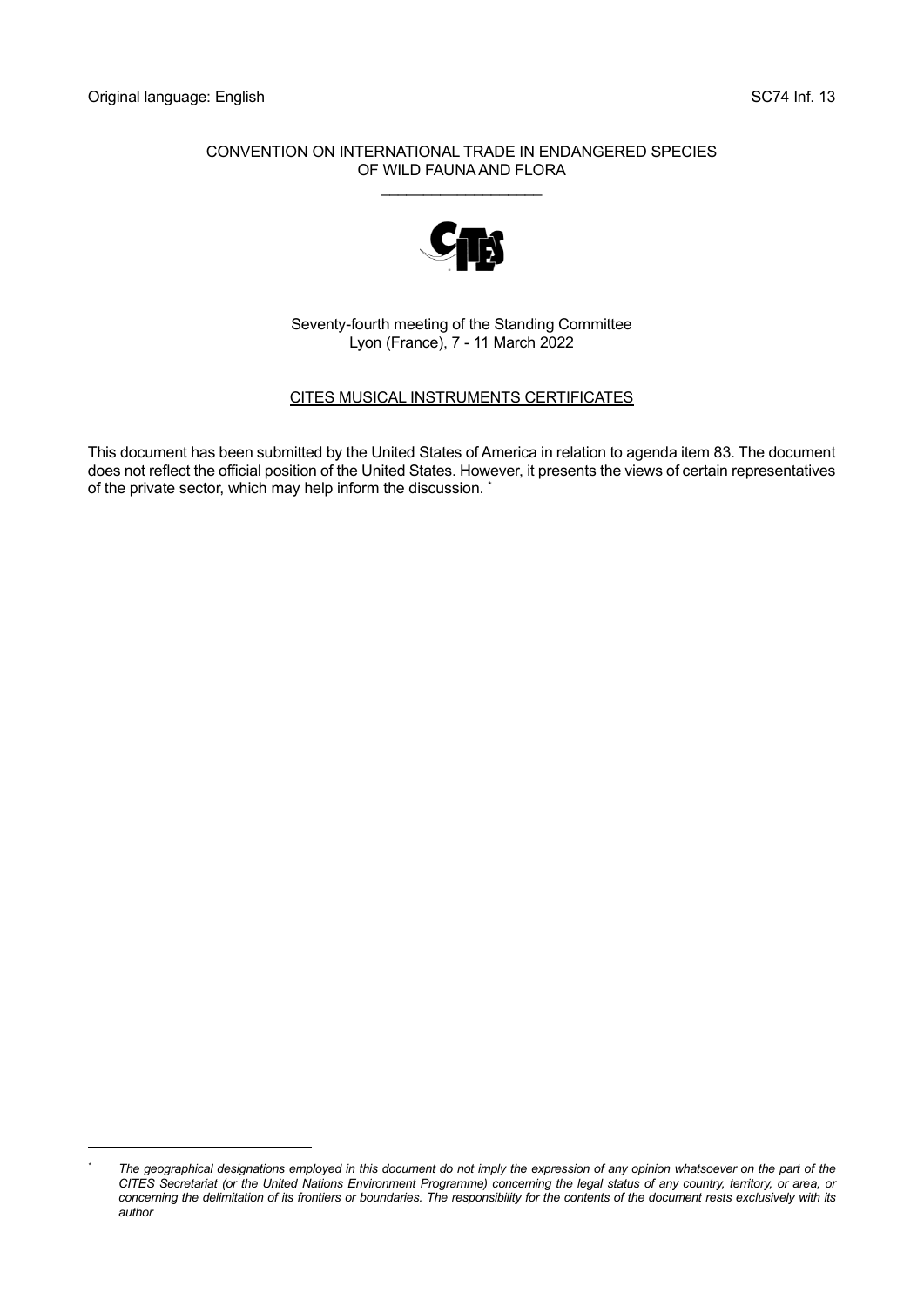# **CITES Musical Instrument Certificates**

#### **Background**

Musicians perform with valuable and culturally significant musical instruments legally crafted decades and even centuries ago. A number of these instruments contain small amounts of ivory, shell, reptile skin, and rosewood or other materials regulated under the Convention on International Trade in Endangered Species of Wild Flora and Fauna (CITES). The international use of musical instruments by musicians and professional and student ensembles is essential to advancing diplomacy, sparking artistic innovation, and supporting vital international cultural activity. In partnership with CITES parties and the conservation community, music stakeholders have undertaken efforts to increase compliance with current permit requirements while simultaneously pursuing policy improvements that will alleviate unnecessary burdens.

## **Musical Instrument Certificate Created at CoP16 – A Consolidated Permit**

At the 16<sup>th</sup> Conference of the Parties (CoP16), Resolution Conf. 16.8 was adopted on *Frequent Cross-Border Non-Commercial Movements of Musical Instruments*, creating a multi-use Musical Instrument Certificate. The Musical Instrument Certificate (MIC) is not an exemption from the permit process. It is a consolidated permit. The MIC streamlines the requirement for obtaining multiple CITES export permits when an instrument contains CITES material and is not exempted from permit requirements by an annotation or a personal effects exemption. Musicians using the MIC apply to their CITES Management Authority for issuance of single permit, which **must then be credentialed by CITES enforcement officials at each designated port through which an instrument travels**. Musical instruments accompanied by a CITES Musical Instrument Certificate may be hand-carried, in checked luggage, or transported via cargo for larger ensembles. The purpose code P is indicated on a certificate for personal use by individuals, and purpose code Q is indicated on a certificate when a larger ensemble may be considered a travelling exhibition of multiple instruments on a single permit.

**The process of issuing and credentialing these permits is extremely variable from country to country and is in urgent need of harmonization in order to fully facilitate non-commercial travel with musical instruments. This is an action the Secretariat and Parties can immediately support and undertake.**

# **Clarifications and Exemptions Approved at CoP17**

At the 17<sup>th</sup> Conference of the Parties (CoP17), unanimous approval was given to Resolution Conf. [16.8 \(Rev. CoP17\),](https://cites.org/sites/default/files/document/E-Res-16-08-R17.pdf) which:

- 1. Clarifies that instruments loaned to musicians may qualify for CITES Musical Instrument Certificates.
- 2. Specifies that the non-commercial scope of the Musical Instrument Certificates includes using the permits when traveling for "paid or unpaid" performances.
- 3. Recommends that CITES countries not require permits when musicians are carrying certain instruments as personal effects.

#### **Further Improvements Needed – Simplified Procedures**

We have been informed by individual musicians and ensembles that the required time and financial expense of obtaining and putting to use the MIC has left no option but to forgo travel with their best musical instruments. While continued improvement and fine-tuning of existing permit procedures would be appreciated, the most effective way to minimize the burden of the permit process is to streamline it, consistent with CITES directives, to provide simplified procedures for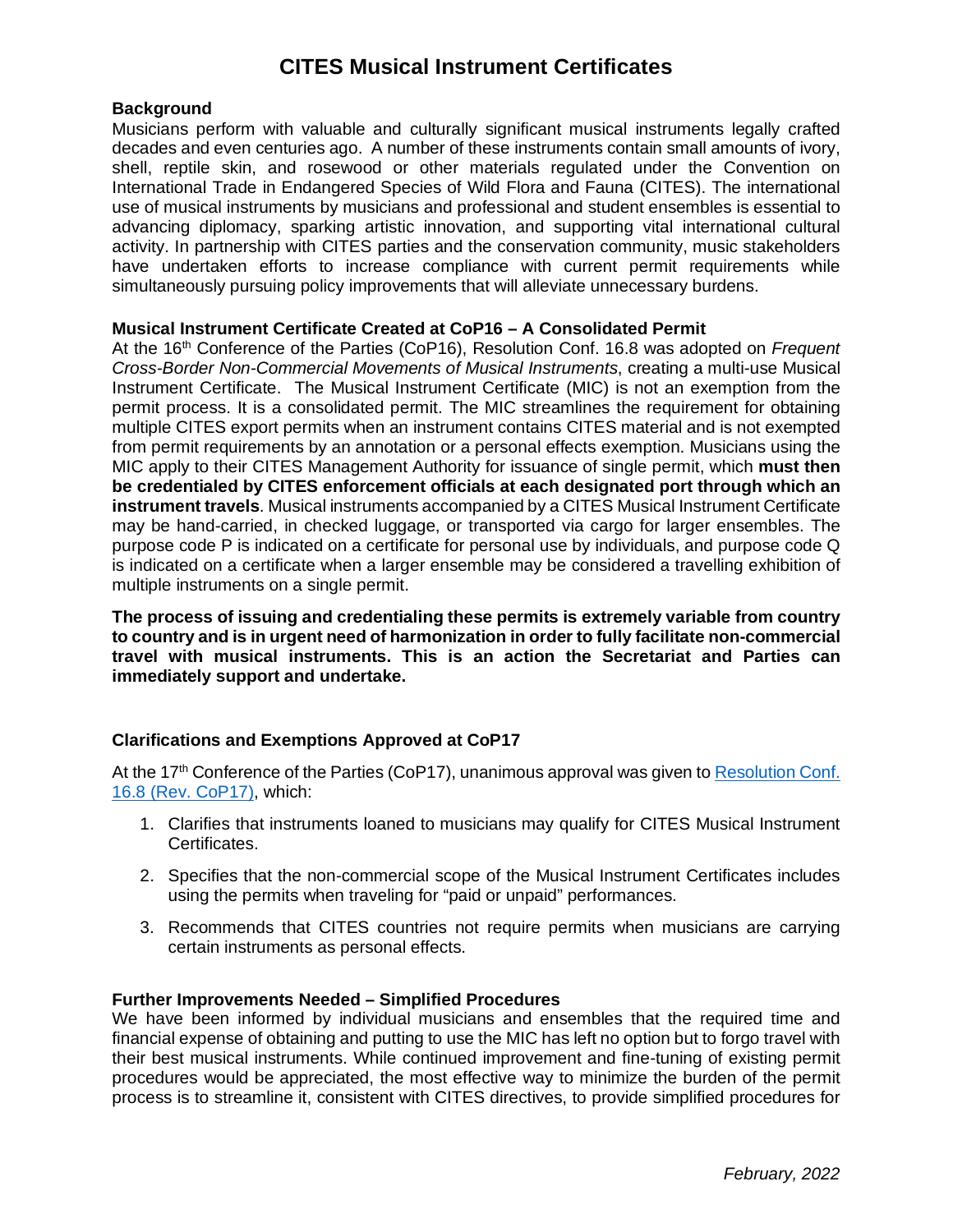those activities that do not constitute a threat to the conservation of protected species. In particular:

- 1. Consistent with [Decision 18.171](https://cites.org/eng/taxonomy/term/42068) on Simplified Procedures for Permits and Certificates adopted at the 18<sup>th</sup> Conference of the Parties, the Secretariat should recommend that musical instruments being transported under the Musical Instrument Certificate be added for consideration for simplified procedures.
- 2. CITES Parties should be reminded of the provision of [Resolution Conf. 16.8 \(Rev.](https://cites.org/sites/default/files/document/E-Res-16-08-R17.pdf)  [CoP17\)](https://cites.org/sites/default/files/document/E-Res-16-08-R17.pdf) related to instituting personal effects exemptions. Such exemptions are only helpful if acknowledged by all countries through which a musician must travel.
- 3. Allow permit exemptions for musical instruments transported by cargo under an ATA carnet – an internationally recognized customs re-export document.
- 4. Implement an electronic permit system and extend the validity period from three years to ten years.

At the  $18<sup>th</sup>$  meeting of the Conference of the Parties (CoP18), Decision 18.171 was adopted, including a directive for the Secretariat to prepare draft guidance on Simplified Procedures that "should include consideration of other types of specimens in addition to those identified in document [CoP18 Doc. 56,](https://cites.org/sites/default/files/eng/cop/18/doc/E-CoP18-056.pdf) paragraph 13, with a focus on the international movement of CITES specimens where the trade will have a negligible impact on the species concerned." Consistent with the work undertaken to establish **simplified procedures** for other specimens – we strongly urge the Secretariat and Parties to consider, before the 19<sup>th</sup> meeting of the Conference of the Parties (CoP19), opportunities to exempt noncommercial movement of musical instruments from the current full battery of permit requirements, such as being stamped at each border, which can cause delays in travel.

Full recognition of the **personal effects exemption** would represent real relief for international guest soloists, small groups, and large ensembles, greatly reduce the cost and time burdens related to navigating permit applications and enforcement procedures, and allow CITES authorities to dedicate limited resources to compliance and enforcement efforts that directly advance conservation goals. Nearly all orchestra musicians with CITES materials place their instruments in cargo shipments to avoid multiple, unwieldy permits in favor of a single permit and inspection procedure. If musicians could carry instruments in cabin or as checked baggage without permits, they could practice and rehearse at their own discretion (shortly before departure and soon after landing), as well as have the ability to maximize the opportunities to perform additional solo and smaller ensemble work.

We also once again request that CITES parties undertake consideration of **permit exemptions for musical instruments transported by cargo under a carnet**. This step would allow legally crafted and legally purchased musical instruments to be transported through international ports without undergoing burdensome permit and inspection procedures. ATA carnets are internationally recognized customs documents that require re-export within an allotted timeframe and waive duties and taxes. Given that the international use of musical instruments does not contribute to trafficking in endangered species, allowing CITES permit and inspection exemptions for instruments transported by cargo and travel under an ATA carnet should be given consideration.

As we await opportunities for exemptions from the permit process, we strongly support the efforts among CITES parties to institute an **electronic permit system.** Electronic permitting would help to streamline and make more efficient the process of acquiring, using, and invalidating musical instrument certificates. Currently, musicians holding individual permits must void them before their